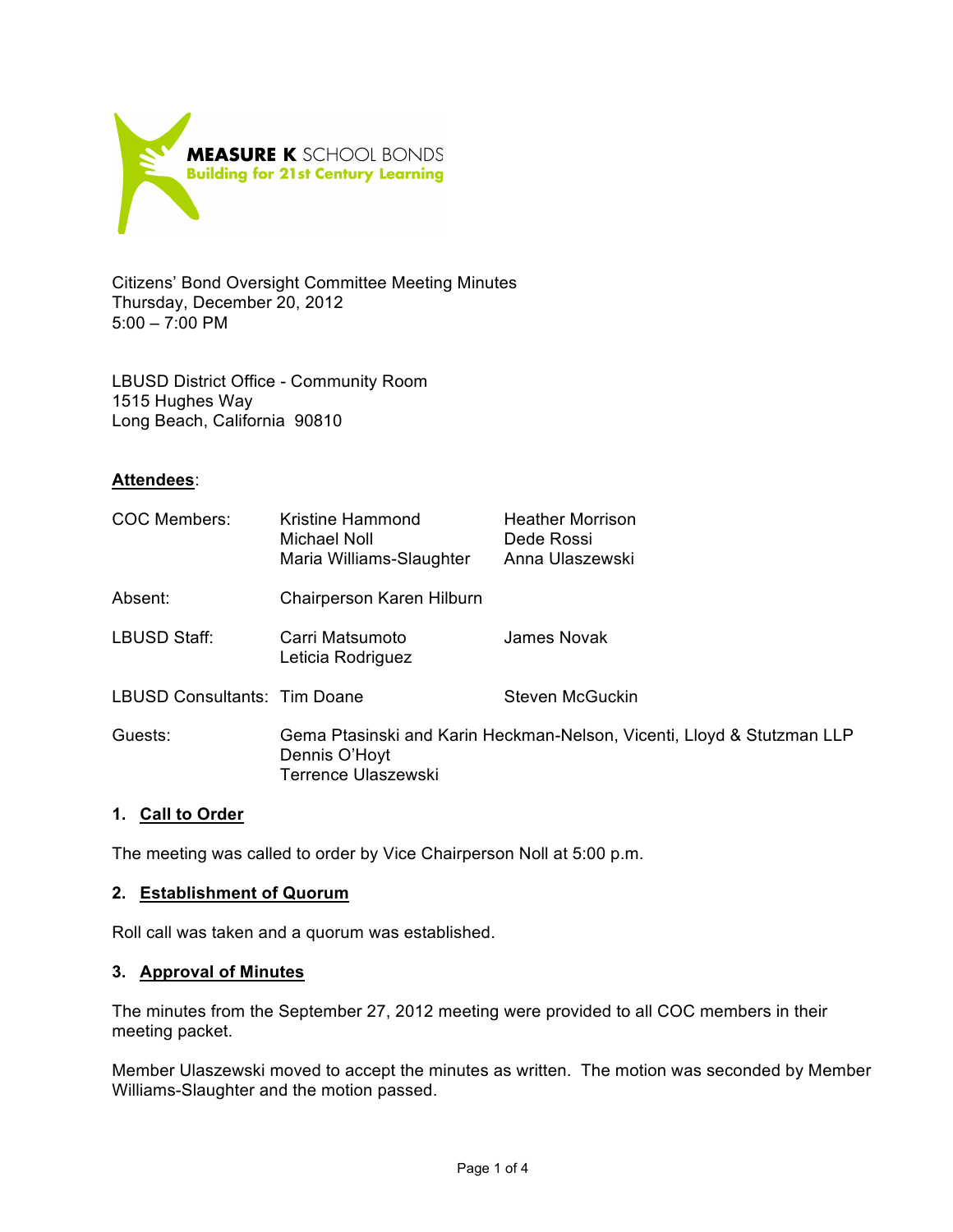# **4. Communications**

None.

#### **5. Public Comment**

Dennis O'Hoyt, resident of the Jordan HS area, shared his concerns with what's happening at Jordan. He feels that no communication is being shared with the residents and he doesn't agree with most of the proposed changes. He also stated that the Plan has changed from what was originally agreed upon.

Vice Chairperson Noll thanked Mr. O'Hoyt for his attendance and for expressing his concerns.

## **6. Staff Reports**

## **2011/12 Measure K Audit Report**

Gema Ptasinski and Karin Heckman-Nelson, with Vicenti, Lloyd & Stutzman LLP, shared the results of the annual financial and performance audits.

Financial Audit. The auditors gave an opinion that the financial statements were fairly presented. They reviewed the balance sheet and income statement, including the budget explanations. It was noted that there were no findings or non-compliance issues.

Performance. The purpose of this audit is to ensure that all is done according to the voters' intent. They reviewed the expenditures from July 1, 2011 through June 30, 2012 and all amounts seemed appropriate.

Ms. Matsumoto thanked the auditors for their presentation.

#### **Measure K Bond Program Update**

Ms. Matsumoto gave a brief update on the various projects. The close out and certification for Nelson Middle School is underway and the McBride project is about 80% complete.

Member Noll inquired about the DSA Certifications. Ms. Matsumoto replied that the department is still very slow in responding, which can be costly to the district. Discussion ensued as to how critical some of these projects are.

Member Rossi shared her concern with the Roosevelt students having to walk such long distances to the former Butler site. James Novak, Chief Business & Financial Officer, reported that a company had donated a 9-passenger van and that it has certainly helped. The principal continues to work in mitigating this issue.

Ms. Matsumoto stated that the Jordan project had been discussed in detail at the Board workshop that was held in November. The campus master plan has been revised along with the estimated budget. More information is posted on the district's web page. A community meeting is being considered for February.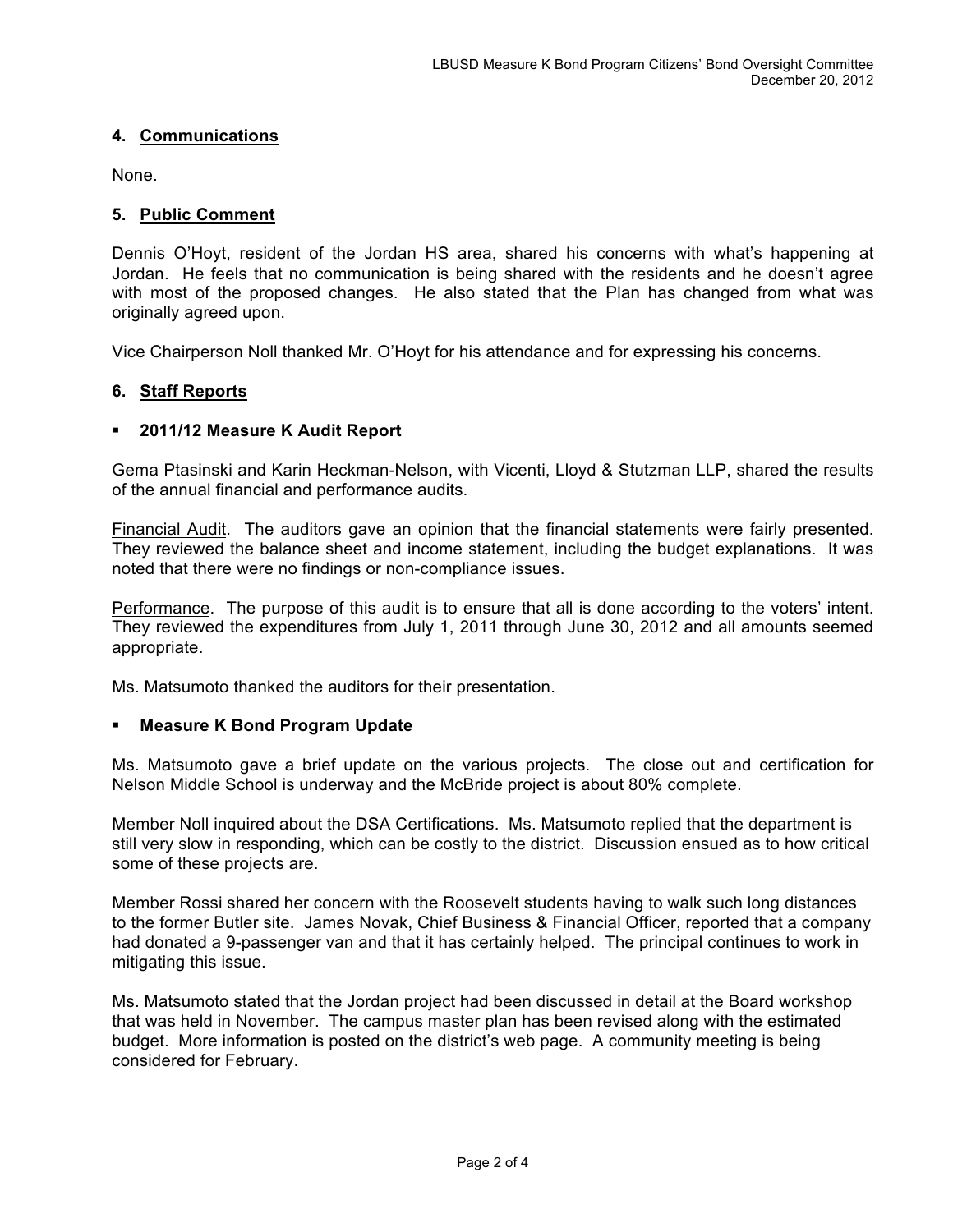Mr. O'Hoyt expressed his concern with the temporary housing being proposed for Jordan and feels that the residents haven't been allowed to give their input. He is especially concerned with the number of students being proposed as he recalls that the Master Plan called for a smaller high school. Ms. Matsumoto replied that staff has met with teacher groups on a continuous basis to address programmatic concerns, and that this is the standard recommendation for a comprehensive high school.

Member Hammond suggested that additional information could be linked to the Master Plan, in addition to being posted on Jordan's web site.

# **Quarterly Financial Update**

Tim Doane reviewed the Executive Summary as of December 20, 2012 and expenditures through October 31, 2012. Mr. Doane stated that there had been a lot of activity in the last quarter. Some projects were re-evaluated (especially the security technology) and phases had been established.

Member Hammond stated that the total budget projected for the Security Technology, Infrastructure, Intercom and Clock (STIIC) Replacement seemed high. Ms. Matsumoto replied that the project scope includes security and infrastructure upgrade, which differs from the other intercom and clock projects. She also stated that Measure K funds can only be used for the capital improvement cost for installation and the Maintenance Department will be responsible for ongoing cost associated with maintaining the equipment. The Facilities and Maintenance had worked closely over the past three years to develop standards, determine systems for replacement and establish criteria for smooth transition.

Mr. Doane noted that the AB300 budget was a result of surveying various sites. The district has applied for State mitigation funds.

Member Noll asked Mr. Doane for an explanation of the Master Program Budget.

# **7. Old Business**

None.

# **8. New Business**

# **2012 COC Annual Report**

After a brief discussion, it was decided that Ms. Matsumoto would work with Chairperson Hilburn and another member on the Annual Report prior to the March meeting.

#### **9. Announcements**

Vice Chairperson Noll wished everyone happy holidays.

#### **Adjournment**

Vice Chairperson Noll motioned for adjournment at 6:20 p.m.